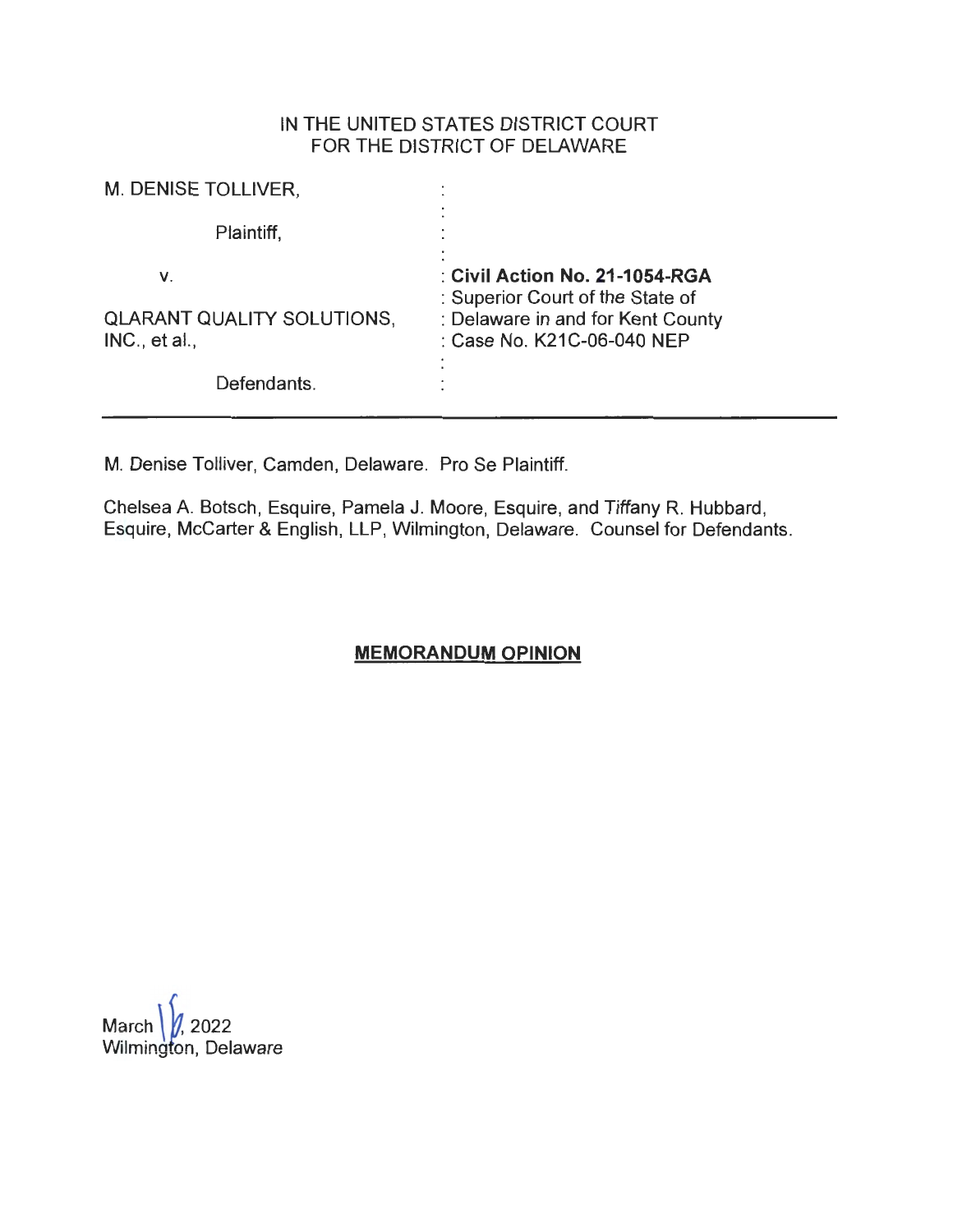f&vW1m1J. */),A ,1,,* f,f,. \_ **ADREWS, U.S. District Judge:** 

Plaintiff M. Denise Tolliver, who appears pro se, filed this action in the Superior Court of the State of Delaware in and for Kent County, on June 28, 2021. It was removed to this Court on July 21, 2021, by Defendants Qlarant Quality Solutions, Inc., Ronald G. Forsythe, Jr., and Deborah Keller. (D.I. 1). Pending is Plaintiff's motion to remand, motion for default judgment, and motion to strike reply brief, as well as Defendants' motion to dismiss. (D.I. 6, 7, 10, 14). The matters have been fully briefed.

### I. **FACTUAL AND PROCEDURAL BACKGROUND**

Plaintiff filed an almost identical action on November 8, 2017, in the Superior Court of the State of Delaware in and for Kent County, against the Delmarva Foundation for Medical Care Inc. (now known as Qlarant Quality Solutions, Inc.), Quality Health Strategies, and Terri Daly. See Tolliver v. Delmarva Foundation for Medical Care, Inc., C.A. No. K17C-11-010 NEP (Del. Super. Ct.) ("Tolliver I"). The Complaint alleged breach of the implied covenant of good faith and fair dealing, violation of Delaware Code Title 19, Chapter 11, Section 1108(3), and disability discrimination and retaliation claims.

The three counts in the instant Complaint are similar, but not identical to Counts I, II and IV of the Tolliver I complaint. The Counts are: Count I, implied covenant of good faith and fair dealing; Count I violation of Delaware Code, Title 19, Chapter 11 , Section 1108(3); and Count III, equal pay, DDEA and DPDEPA disability and retaliation. (D.I. 1-1).

Plaintiff was hired by Qlarant on October 7, 2013. (*Id.* at **1** 10). When she applied for employment, she voluntarily reported her disability in her September 6, 2013

1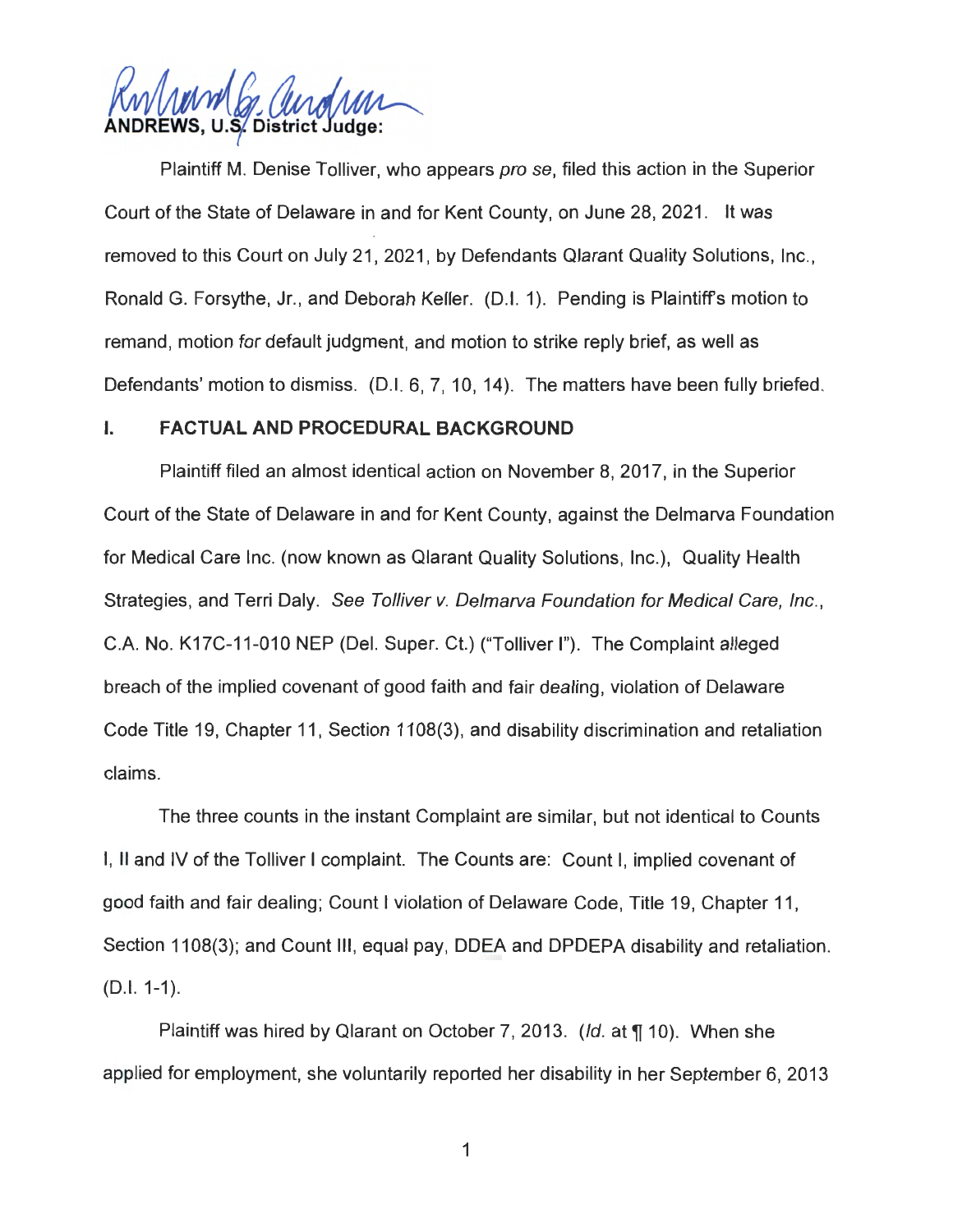cover letter. (Id. at  $\P$  11). On February 18, 2014, Plaintiff requested a mental health workplace accommodation. (Id. at  $\P$  13). On March 25, 2014, she requested a disability accommodation to relocate her workplace to the Kent County, Delaware office. (Id. at  $\P$  14). On May 12, 2014, Plaintiff's employment was terminated when at the same time a lead position became vacant, a position for which Plaintiff was eligible and qualified to work with or without accommodations. (Id. at ¶ 15). On May 13, 2014, Plaintiff requested reinstatement along with an adjustment of equal pay. (Id. at 16). On May 22, 2014, her request for reinstatement to complete her contract at Kent County was denied while the Kent County lead position remained open. (Id. at **[17**).

Plaintiff alleges that Defendants' stated reasons for her termination and denial of reinstatement were pretext; that she was deprived of her right to engage in protected activity without retaliation;<sup>1</sup> and, in retaliation for filing a claim of discrimination, Defendants refused to hire her in any other open position for which she applied. (Id. at **11** 18, 19, 20).

Plaintiff moves for remand to State Court and for default judgment. (D.I. 6, 7). Defendants move to dismiss pursuant to Fed. R. Civ. P. 12(b)(6) and Plaintiff moves to strike Defendants' reply brief. (D.I. 10, 14). The Court turns to the issue of whether remand is appropriate.

<sup>&</sup>lt;sup>1</sup> Plaintiff alleges that her employer "engaged in intimidation and proffered payment not to file a claim of discrimination for any reason and specifically violations of The Equal Pay Act, Delaware Discrimination in Employment Act (ODEA), Delaware Persons with Disabilities Employment Protections Act (DPDEPA), and Delaware Unemployment Compensation Act." (D.I. 1-1 at ¶ 19).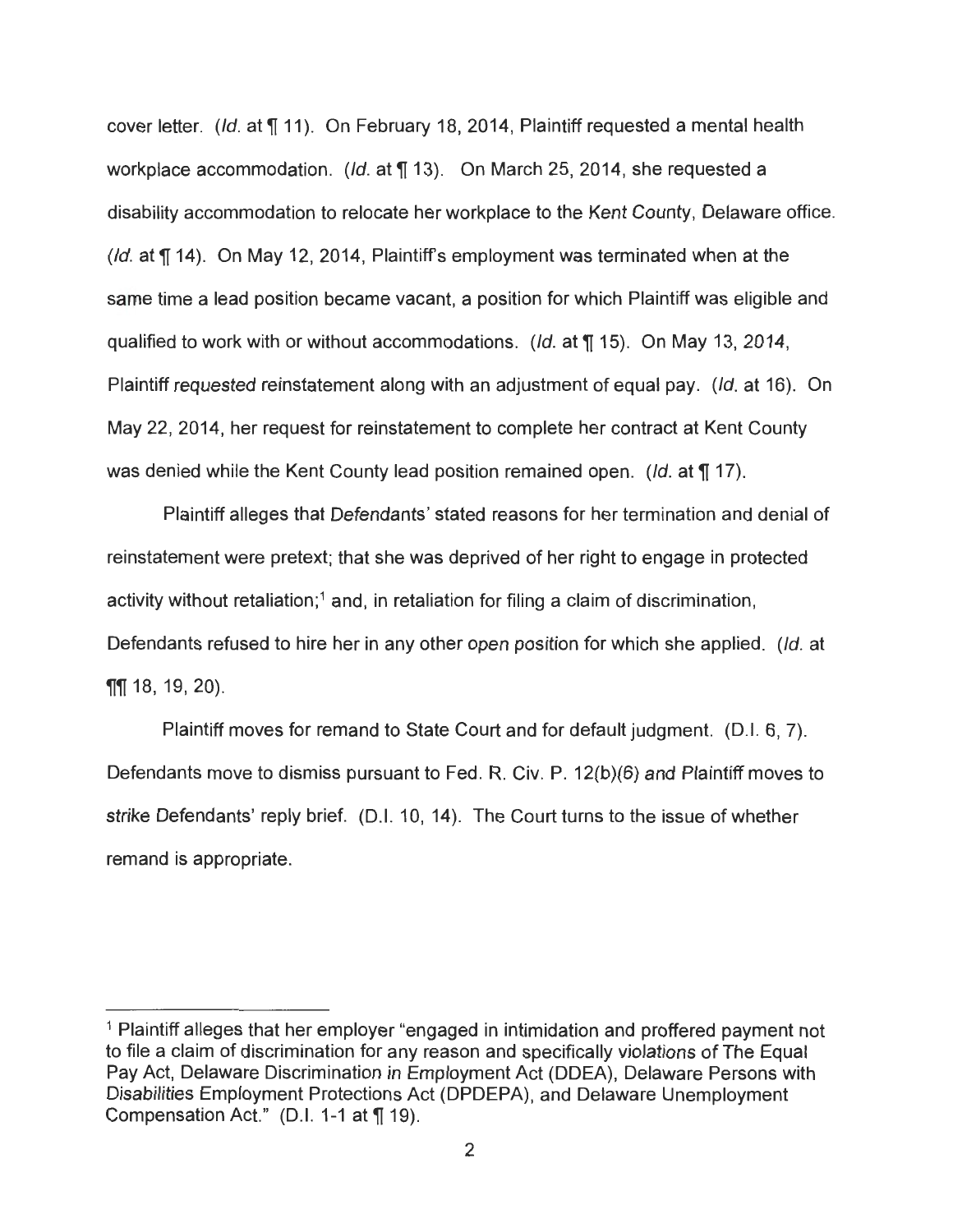#### II. **MOTION TO REMAND**

Defendants removed this matter, asserting federal question jurisdiction in accordance with the Equal Pay Act, 29 U.S.C. § 206(d). (0.1. 1 ). Plaintiff moves for remand on the grounds that: (1) Defendants contractually waived their right to remove the Complaint via a forum selection clause; (2) the parties are not diverse; 2 (3) there is no federal question; and (4) Defendants did not attempt removal prior to completion of service of process. Defendants oppose on the grounds that the Complaint asserts a claim in Count Ill under the Equal Pay Act, 29 U.S.C. § 206(d), and Plaintiff's remaining arguments do not support remand.

"In order to remove a case to federal court, a defendant must comply with the statutory requirements of 28 U.S.C. §§ 1441 and 1446." Meltzer v. Continental Ins. Co., 163 F. Supp. 2d 523,525 (E.D. Pa. 2001). "First, the district courts of the United States must have original jurisdiction, which requires either a federal question or diversity of citizenship of the parties." Id. "Second, the defendant must file a notice of removal with the district court, containing 'a short and plain statement of the grounds for removal,' as well as 'a copy of all process, pleadings, and orders served upon such defendant or defiendants in such action." Id. The party seeking removal bears the burden of demonstrating that the Court has jurisdiction to hear the case. Samuel-Bassett v. KIA Motors Am., Inc. , 357 F.3d 392, 396 (3d Cir. 2004). Courts must construe the federal removal statutes strictly and resolve any doubts in favor of remand. Westmoreland Hosp. Ass'n v. Blue Cross of W. Pa., 605 F.2d 119, 123 (3d Cir. 1979).

 $2$  Defendants did not remove the case on diversity grounds. (See D.I. 8 at 2).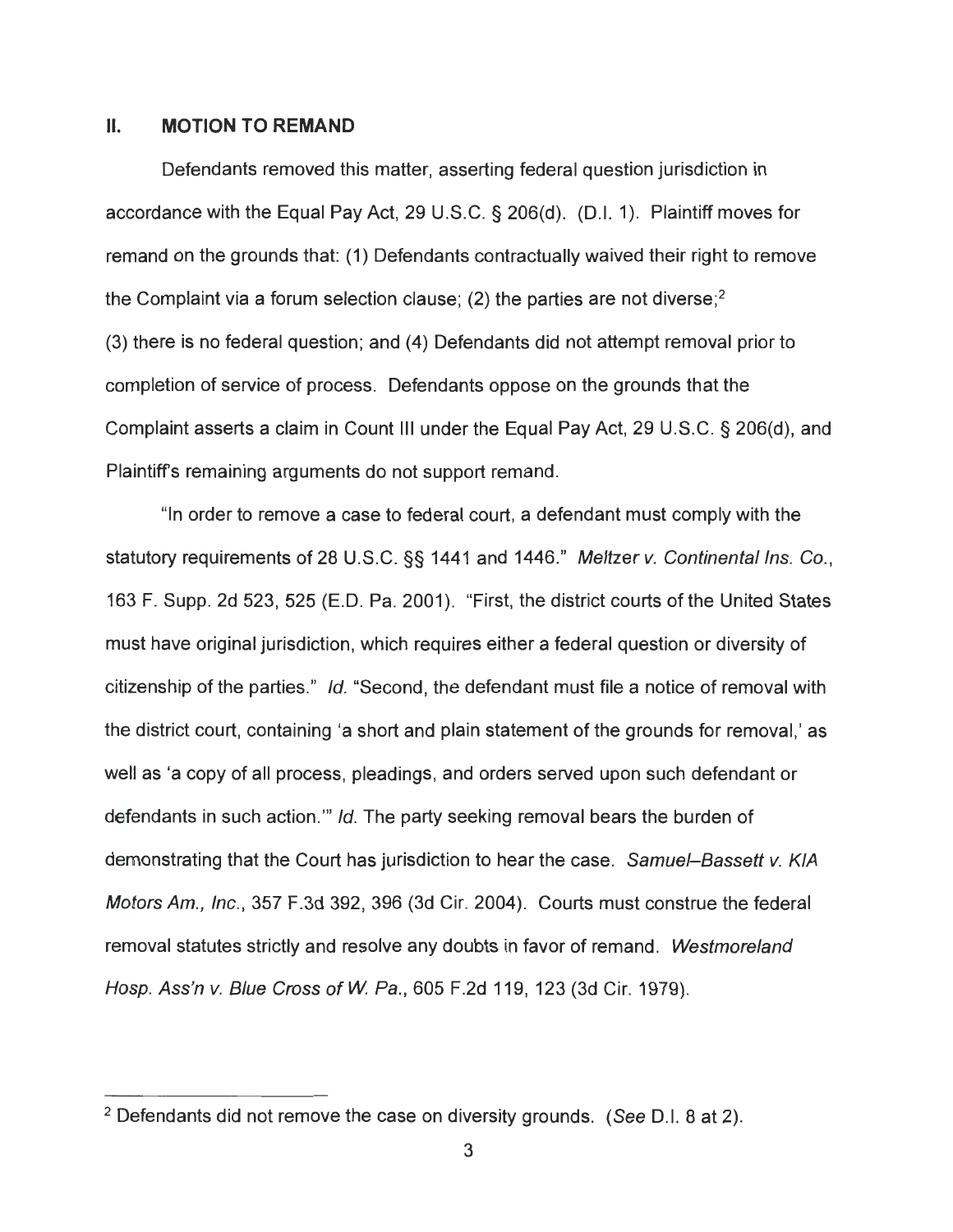Because Plaintiff proceeds pro se, her pleading is liberally construed and her

complaint, "however inartfully pleaded, must be held to less stringent standards than

formal pleadings drafted by lawyers." Erickson v. Pardus, 551 U.S. 89, 94 (2007). The

allegations that speak to pay or wages are as follows :

Plaintiff by email on May 13, 2014 requested employment reinstatement along with adjustment of equal pay for Lead positions in other counties.

(D.I. 1-1 at  $\P$  16).

. . . Employer engaged in intimidation and proffered payment for Plaintiff not to file a claim of discrimination for any reason and specifically violations of The Equal Pay Act, Delaware Discrimination in Employment Act (ODEA), Delaware Persons with Disabilities Employment Protections Act (DPDEPA), and Delaware Unemployment Compensation Act.

 $(Id. at  $\sqrt{\frac{1}{1}}$  19).$ 

## COUNT Ill AGAINST ALL DEFENDANTS (Equal Pay, ODEA and DEDEPA Disability and Retaliation)

(*Id.* at 7). And, in the body of Count III, Plaintiff alleges:

Disability discrimination and retaliation is prohibited by State employment discrimination law whereby . . . .

 $(Id. at  $\sqrt{9}$  35).$ 

Plaintiff argues that there is no substantial and disputed federal question. She contends the Complaint is comprised of only of the following State claims: violation of the implied covenant of good faith and fair dealing; violation of "Delaware Code Title 19" Chapter 11 Section 1108(3); and Equal Pay, ODEA and DPDEPA Disability and Retaliation." (D.I. 6 at 2). Plaintiff states that the "Delaware equal pay law is titled 'The

Delaware Wage Payment and Collection Act' (DE Code Title 19 Section 1107A)." Id.

Defendants rely on the Complaint's allegations and are adamant that it states a federal claim under the Equal Pay Act. They argue that if Plaintiff meant to state a claim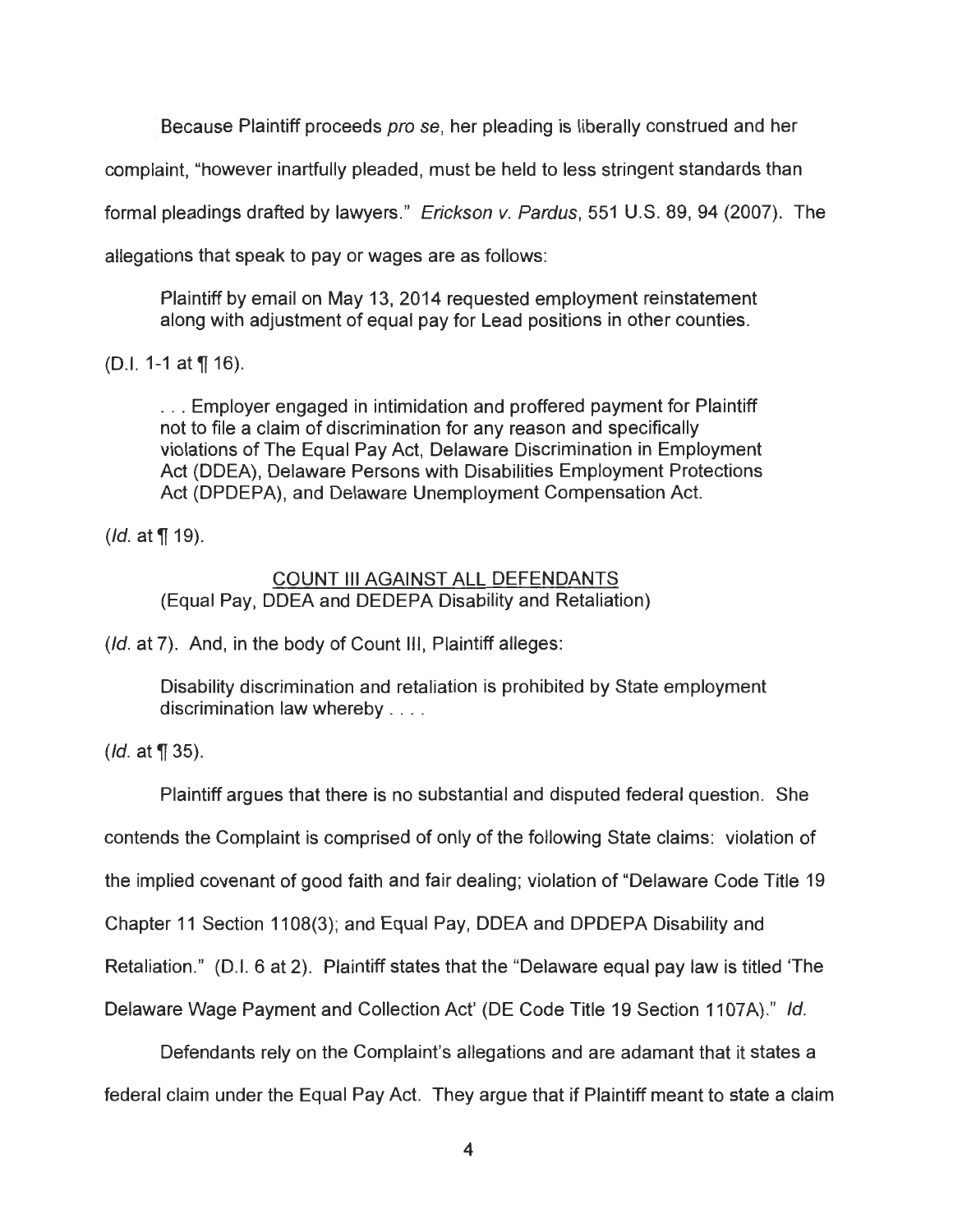under the Wage Payment and Collection Act she would have done so and she may not amend her Complaint in her remand motion to recast the Equal Pay Act claim as a Delaware Wage Payment and Collection Act claim.

Plaintiff gets two pleading advantages. First, because she is pro se, the Court must liberally construe the complaint in her favor. Second, the Court must construe the federal removal statutes strictly and resolve any doubts in favor of remand, that is, in Plaintiff's favor.

The Complaint makes reference to "equal pay" twice. Once in the "Nature of Action" section, and once in the caption of Count Ill. (D.I. 1-1 at 3, 7). The Complaint references the Equal Pay Act once concomitantly with a list of violations of Delaware statutes. (*Id.* at 4).

Count I raises a claim under Delaware law. Count II raises a claim under a Delaware statute. Count II is the only place in the Complaint with a statutory citation, and the statute cited is in reference to unemployment compensation. Count III contains the words "Equal Pay" in its title followed by "ODEA and DPDEPA," both of which refer to claims under Delaware law. Count Ill does not contain the words Delaware Wage Payment and Collection, but it speaks to "equal pay" not to the Equal Pay Act. Nor does Count III contain a statutory citation for any of the claims raised. Notably, the Complaint does not contain any federal statutory citations and the equal pay claim is listed with claims raised under Delaware statutes.

In light of the way the Complaint is pled, and holding Plaintiff to "less stringent" standards," the Court rejects Defendants' position that Plaintiff raised an Equal Pay Act claim under federal law. As pied, it cannot be said that the Complaint raises a claim

5